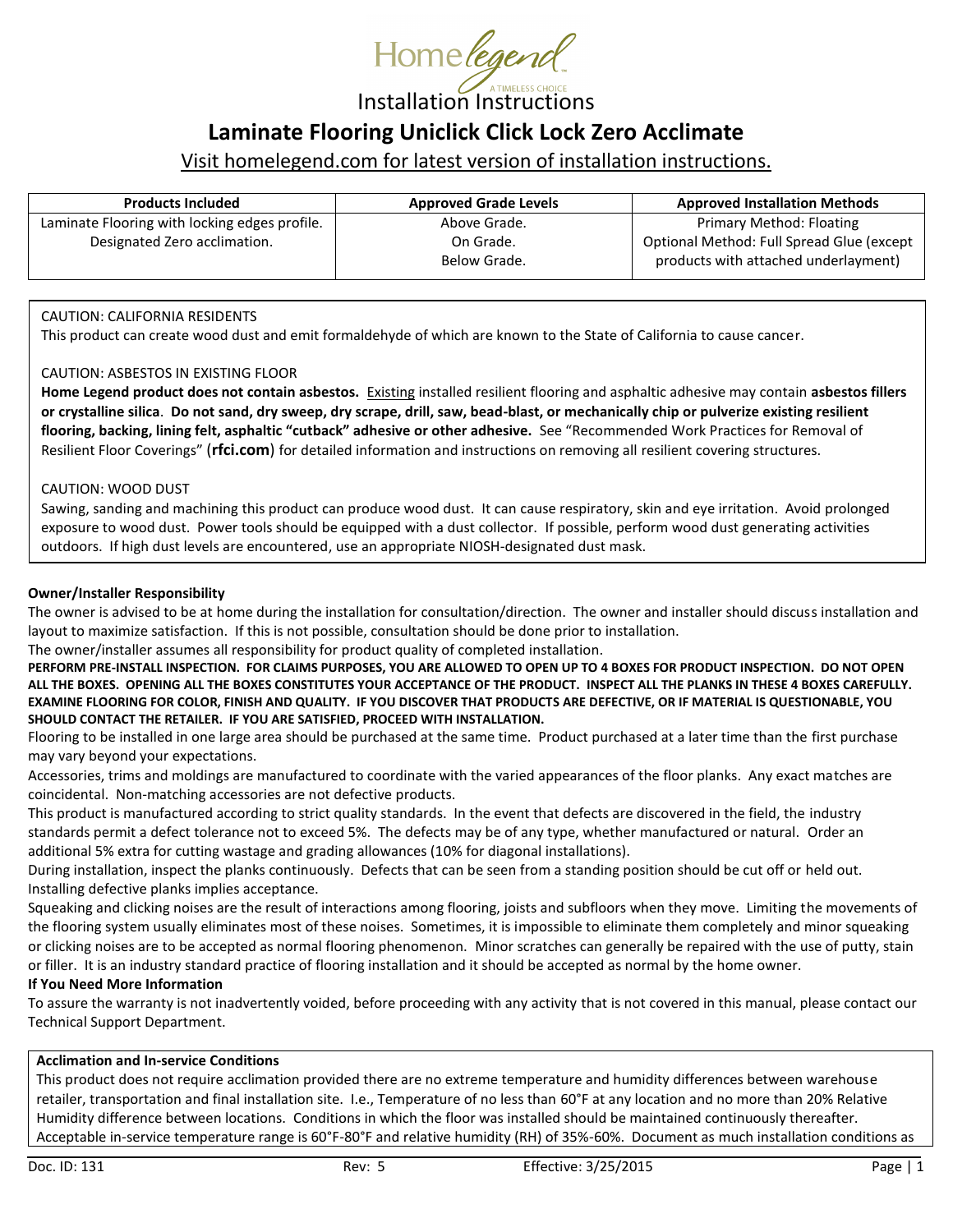| possible below.                 |  |
|---------------------------------|--|
| Date:                           |  |
| Relative Humidity (%):_____     |  |
| Temperature (F°):______         |  |
| Subfloor Type:________________  |  |
| Subfloor Avg. Moisture Content: |  |

#### **Job Site Condition**

Prior to installation, the installer must ensure that at the time of installation, the job site conditions including subfloor/substrate, ambient temperature and relative humidity, and all impacting variables will not negatively affect floor. Home Legend will decline responsibility for damages associated with improper installation or poor site conditions.

#### **Storage and Conditions**

Do not store flooring in uncontrolled environmental conditions. For example, garages and exterior patios are not acceptable areas to store flooring. Handle and unload flooring with care and store within the environmentally controlled site in which it is expected to perform. Flooring stored on concrete slab should be elevated at least four inches to allow air circulation under cartons.

#### **Existing Home**

Existing home should have a consistent room temperature of 60°F-80°F and relative humidity (RH) of 35%-60%. Continual extreme deviation from these conditions will affect the dimensions of flooring. During heating season, humidity may be much lower than the acceptable range. During the heating season, a humidifier is recommended to prevent excess shrinkage in flooring due to low humidity levels. During the nonheating season, humidity levels can be maintained by using an air conditioner, dehumidifier, or by turning on your heating system periodically.

#### **New Construction or Remodel**

All work involving water, such as pouring basement concrete floors, drywall and plasterwork, plumbing, etc. must be completed well in advance of the floor delivery. Ensure that the building is enclosed. Where building codes allow, permanent heating and/or air conditioning systems should be operating at least five days preceding installation (this will promote proper acclimation if necessary) and should be maintained during and after installation. If it is not possible for the permanent heating and/or air conditioning system to be operating before, during and after installation, a temporary heating and/or dehumidification system that simulate normal living (occupied) conditions can enable the installation to proceed until the permanent heating and/or air conditioning system is fully operational.

Your job site should have a consistent temperature of 60°F-80°F and relative humidity (RH) of 35%-60% which should be maintained continuously thereafter.

#### **Basements and Crawl Spaces**

Concrete slab or ground must be dry. The ground in the crawl spaces must be completely covered using 6 mil black polyethylene. Crawl space clearance between the earth and underside of joists should be no less than 18 inches and the perimeter vent area should be equal to 1.5% of the total square footage of the crawl space or as mandated by code.

#### **Concrete Subfloor Requirements**

It must have minimum rated strength of 3000 psi.

It must be level to within 1/8" in a 6 foot span or 3/16" in a 10 foot span; no bumps or low spots. High spots can be removed by grinding; Gaps greater than 5/32" wide and 1/16" and depressions should be filled with patching compound formulated for use in floor installation. It must be clean; no construction debris, soil, mud and any other objects on or adhering to the floor; if necessary, scrape and sweep away before the installation; no protrusions of nails, debris, metals should remain.

New concrete slab must cure for at least 60 days. It must have a minimum 10 mil polyethylene sheet between the ground and the concrete. It must meet concrete moisture requirement below.

It must be free from moisture related conditions which can damage the installed flooring.

#### **Light Weight Concrete**

It is concrete which rated strength is less than 3000 psi.

Perform a quick check by drawing a nail across the top; if it leaves indentation, it is probably light concrete.

For glue-down application, the concrete must possess shear strength greater than the glue. If concrete rated psi is unknown, contact the adhesive manufacturer for guidance.

#### **Concrete Moisture**

All concrete subfloors should be tested for moisture content and the results documented. Visual checks are not reliable. Perform tests at locations around exterior doorways, near walls containing plumbing, near foundation walls and in the center of the room. Minimum sample size is 3 samples per 1000 square feet of area and one test for every additional 1000 square feet thereafter.

- Its moisture content should meet one of the following criteria below:
- 5% when tested using Tramex Concrete Moisture Encounter
- Less than 3 pounds per 1000 square feet per 24 hours when using Calcium Chloride test (ASTM F 1869)
- 75% when using Relative Humidity Testing (ASTM F-2170).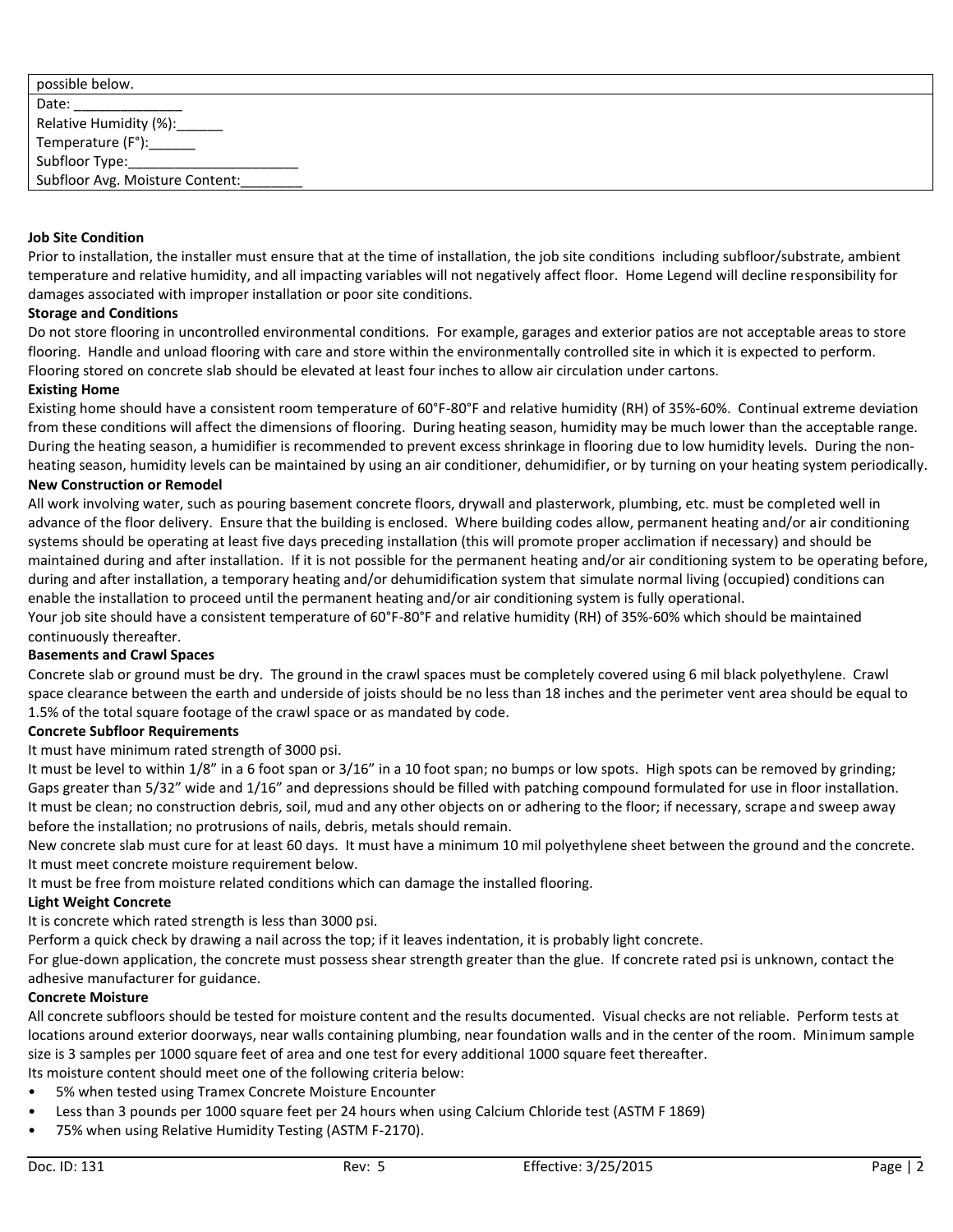Please note: Concrete moisture content may be acceptable the time of the test. These tests do not guarantee a perpetual "dry" concrete slab. The concrete slab moisture content can vary at other times of the year. We are not responsible for moisture related damage to installed flooring.

### **Wood Subfloor Requirements**

It must be clean; no presence of construction debris, soil, mud and any other objects on or adhering to the floor; no protrusions of nails, debris, metals should remain. If necessary, scrape and sweep the subfloor before the installation.

It must be structurally sound and stable; no movements or squeaks; no loose panels or loose nails; no signs of ply de-lamination or other damages. Repair all shortcomings before installation.

It must be flat; no visible bumps or low spots; the subfloor should be flat to within 1/8" in 6 feet span or 3/16" in 10 feet.

Test for moisture using reliable moisture meter. Perform tests at locations around exterior doorways, near foundation walls, near walls containing plumbing lines and in the center of the room. Measure 20 locations per 1000 square feet.

Moisture content of subfloor should be less than 14%.

#### *Plywood or Oriented Strand Board (OSB) Specifications*

On truss/joist spacing of 16" (406mm) O/C or less, the industry standard for single-panel subflooring is minimum 5/8" (19/32", 15.1 mm) CD Exposure 1 plywood subfloor panels (CD Exposure 1) or 23/32" OSB Exposure 1 subfloor panels, 4' x 8' sheets. Expansion gap between panels should be 1/8" (3 mm). If there is not sufficient spacing, cut in the required spacing with a circular saw if panels are not tongued and grooved. Do not cut in expansion space on joined tongue and groove of panels.

#### **Particle Board or Fiber Board**

Only for floating installation.

### **Existing Floors**

Installation over existing floor requires the installer to consider potential issues related to moisture damage, adhesive failure and fastener failure. Contact the adhesive and fastener manufacturers respectively for their specific instructions, recommendations and requirements. Acceptable floor coverings include: solid hardwood, linoleum, terrazzo, ceramic tile and other "moisture sealing floors."

Unacceptable floor coverings include: carpet, needle punch felt, edge glued linoleum and other "moisture absorbing flooring."

### **Radiant Heated Subfloor**

This product can be installed over radiant heated subfloor. Operating surface temperature must be less than 85°F. Decrease temperature before installation. Increase temperature gradually after installation. Contact heater manufacturer for specific installation instruction.

#### **Moisture Barrier and Moisture Retarder**

*Concrete Subfloor*: For floating installation, use 6 mil polyethylene film or other means with equivalent permeability. Overlap the edge seams and tape it together. Extend moisture barrier up to the wall about 1 inch high. When installed on above grade concrete and the moisture content meets standards for concrete moisture, a moisture barrier is not required. For direct glue installation, use moisture barrier if moisture level exceeds requirement (see Concrete Moisture section).

*Wood Subfloor*: Moisture retarder is optional.

Overlap along the edge seams 2"- 4" wide. This retards moisture movement from below. Extend the moisture retarder to about 1" from the walls. Secure to the subfloor as necessary**.**

### **Sound Control Underlayment**

It is optional. Check with sound control manufacturer for application guidelines. Generally, the less compressive underlayment is preferred. **Expansion Gap**

Required gap width range is 5/16" to 3/8". It is required around the perimeter of the floor and between floor and all vertical obstructions. Do not place permanently mounted structures such as kitchen counter/cabinet on the installed floor.

### **Transition Molding**

Floating installation, transition T-molding is required in the following cases: floor spanning greater than 40 feet in length or width; doorways or passageways 5 ft. wide or less.

Note: Floor areas interrupted by wall openings greater than 5 ft. wide, or interrupted by wall sections extending out of the wall, or floor areas which are not rectangular may experience buckling or gapping if there is excessive floor expansion or shrinkage.

### **Wet Areas**

This product can be installed in kitchens, mud rooms, powder rooms, bathrooms and laundry rooms.

Do not install in saunas, swimming pool areas and other similar extreme wet areas.

Fill all expansion gaps with water repellant caulk. Do not allow water or liquids to remain on the floor and seep into the joints. To minimize moisture damage, we recommend applying a thin film of water repellant to joints between planks.

#### **Adhesive**

Use premium flooring adhesive which is non-water based.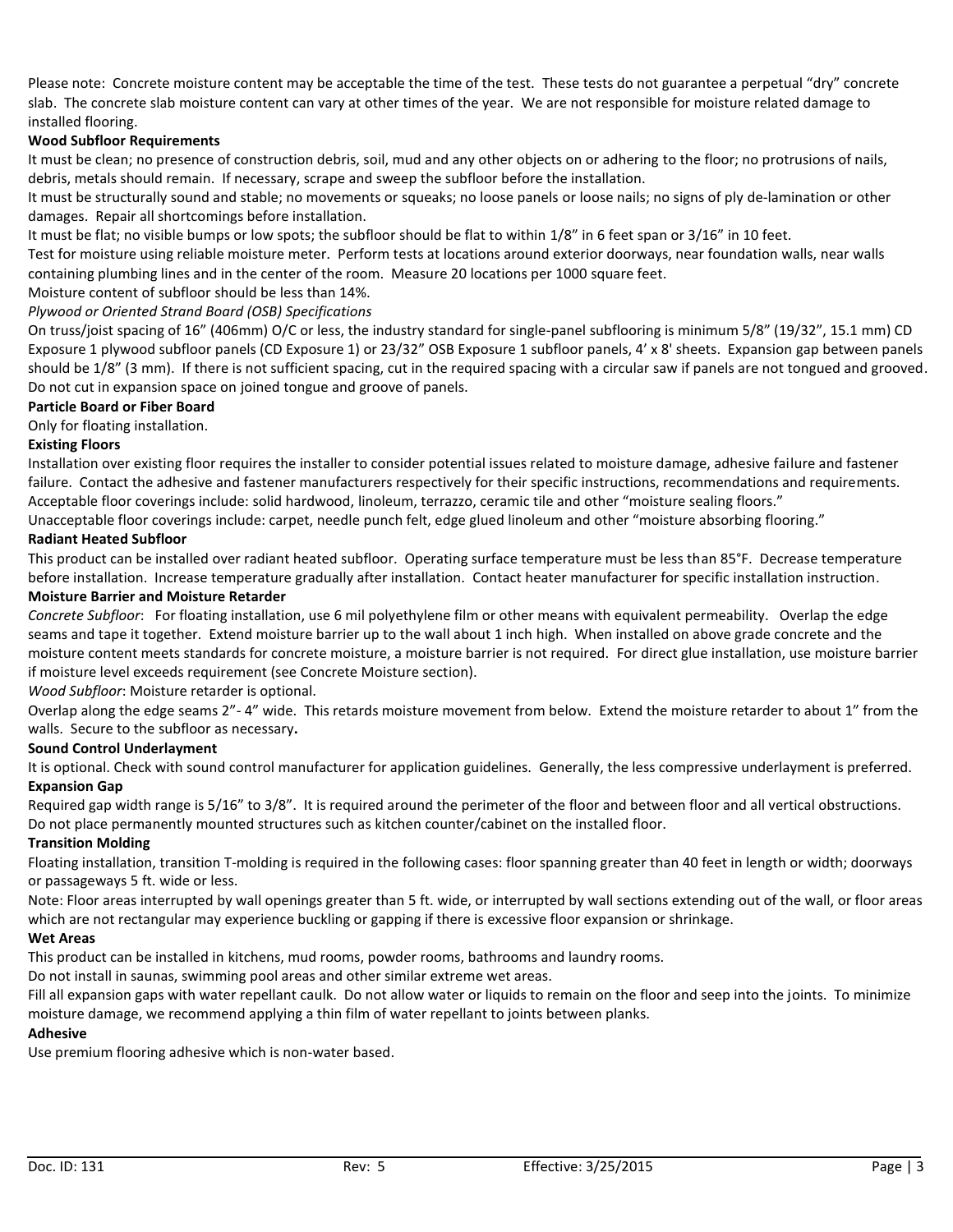### **Tools and Materials**

*Basics:*

Tape measure • Moisture meter (wood, concrete or both) • Chalk line & chalk • Hammer • Electric power saw • Carbide tipped saw blade for fine cut • NIOSH-designated dust mask • Hand saw or jamb saw • Eye protection • Straight edge or Spacers • Pry Bar • Mallet • Broom • Color matched wood putty • Tapping block • Pull bar

*Additional Supplies for Glue-Down Method:*

Flooring adhesive • Trowels • Adhesive remover for selected adhesive • Clean rags • Weight roller • 3M Blue tape

### **Safety and Health Precautions**

Power tools can be dangerous. Operate in strict accordance to manufacturer's operating instructions and safety precautions. Unsafe and improper use can cause serious injuries.

Avoid inhalation and exposures to wood dust by mechanical means and by wearing personal protective equipment.

Wear appropriate personal protective equipment (PPE) which include NIOSH or OSHA approve dust masks, safety goggle and work gloves.

or deliver flooring to the jobsite until moisture problems are corrected. Read adhesive manufacturer's instruction carefully. Certain

#### **Bond Failure** wood flooring adhesives may se of it can cause serious injuries.

Bond randre<br>Bond failure is NOT flooring product defect. Most installation failures, including bond failure, result from jobsite moisture. Do not unpack or deliver flooring to the jobsite until moisture problems are corrected. Read adhesive manufacturer's instruction carefully. Certain wood flooring adhesives may have special requirements and limitations of use. Some existing floor may not be acceptable. Not following the adhesive manufacturer's recommendations can lead to installation failure or product damage and will void your warranty.

#### **Glue Spots on Face of Finished Floor**

Adhesive can damage the floor's finish, especially when it has dried. It is extremely important to take precautionary steps NOT to leave finger prints or footprints marks on the face of the board. If glue comes in contact with the face of the board, remove immediately with the adhesive remover recommended by the adhesive manufacturer. Use clean towels, changing frequently to prevent haze and adhesive residue. If the spot removal damages the appearance of the boards, replace the board.

### **Helpful Pointers**

*General Tips*

- Make sure your work area is well lit. Good visibility ensures that color is consistent and that visually defective planks are detected and removed.
- Preferred minimum length of the first and last plank is 12". The remainder of the last plank can be used as a starter board on the following rows.
- Using a shorter piece at undercut door jams will help when fitting flooring in place.
- *Glue-Down Installation Tips*
- ALWAYS REFER TO THE SPECIFIC INSTRUCTIONS ON THE FLOORING ADHESIVE LABEL. The information given here is for typical installation. Adjust it according to adhesive manufacturer's instruction.
- Dry-lay means the glue has to set before placing floor planks in it. Wet-lay means the glue does not need to set before placing floor on it.
- Use trowel design as specified by adhesive manufacturer.
- Continuously check the transfer of adhesive THROUGHOUT the installation process. If the adhesive no longer transfers to the back of the flooring material, it must be removed and new adhesive applied.
- Work your way out of the room.
- After the installation is completed, keep the floor free from daily foot traffic for a minimum of 24 hours to allow adhesive to properly cure. *Cutting the Last Row to Width*
- Most often the entire length of the last row will need to be cut so that it is narrow enough to fit the remaining space.
- Measure the distance between the floor face edge (exclude the tongue) to the wall. Subtract 5/16" 3/8" from this measurement for expansion gap. Draw a line. Cut through the line. Discard the excess piece. Proceed with installation.

### **Click Lock Technique**

Position the second panel in the groove of the first panel at a 20° or 30° angle.

Move the panel gently up and down while exerting pressure toward the first panel. The panel will auto-matically lock into place. See diagrams below.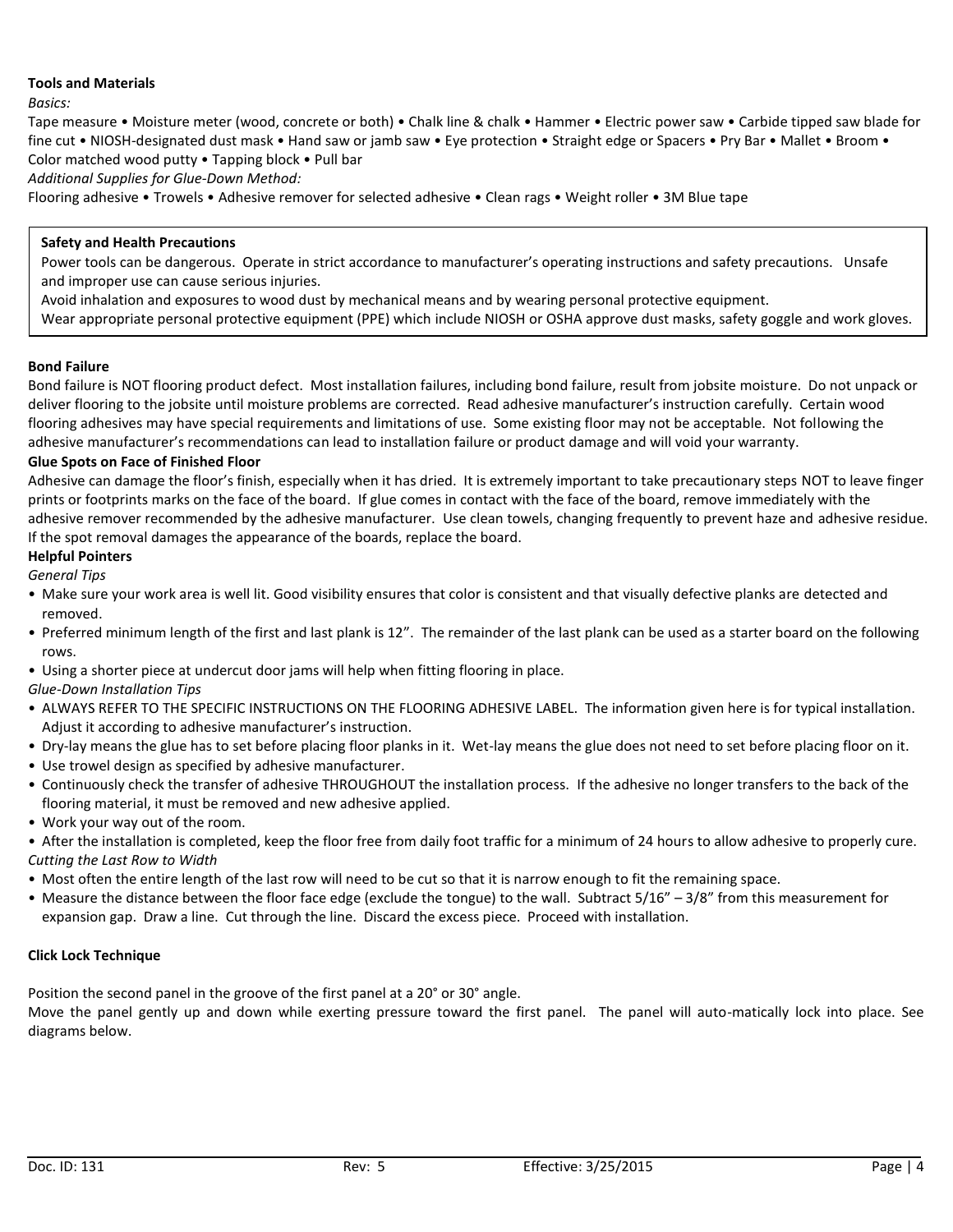

### **Floating Installation Procedure**

Step 1 - Pre-install Activities

- Rack up planks from several boxes.
- Ensure ensure that the end joints are staggered at least 6" between the rows. Random or repeat pattern is a matter of preference. See diagram below.
- Inspect product for defects. If material is questionable, contact the retailer immediately. Do not proceed with installation



Step 2 – Install Moisture Barrier (if on concrete) and Optional Underlayment if selected.

- For concrete, let the moisture barrier run up the wall a bit before cutting to size.
- Install the underlayment on top of the moisture barrier. Cut 1 inch from the wall. See diagrams below.



Step3 – Install the First Row

- Saw off the tongue from the lengt and width of the first plank. Create expansion gap by placing spacers be-tween the planks and the walls for expansion.
- Saw off the tongues from only the length of the remaining planks to be installed in the first row.
- Use the angling method to connect and lock the joints between the planks. Remember to use the spacer for maintaining expansion gap. See diagrams below.



Step 4 – Install the Remaining Rows

- Stagger the end joints by at least 6 inches. Use angling method to lock the joint along the long edge.
- Use the angling technique to lock the long edge together.
- Use either the tapping block or pull bar to drive the next plank toward the first plank until the end joints are locked.
- Repeat the steps until the row is complete. See diagrams below.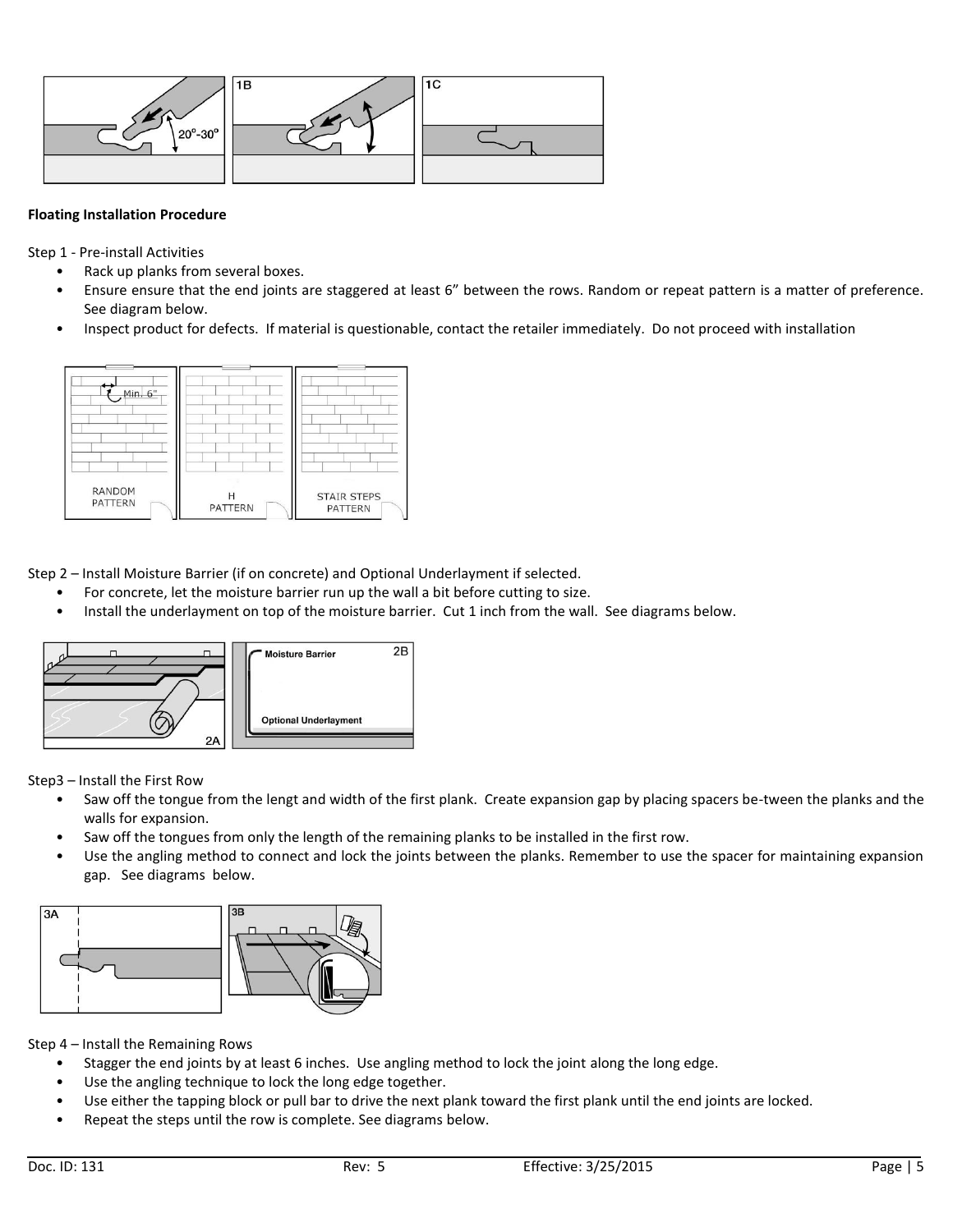

Step 5 – Tight Spaces

• In tight spaces use the pull bar and a hammer. See diagrams below.



Step 6 – Pipes

- Expansion gaps around vertical pipes is created by drilling a hole through a locked ends joint.
- Drill a hole the size of the diameter plus ¾ inch for expansion.
- Separate the panels and rejoin them around the pipe. See diagrams.



Step 7 - Under Door Frames

- Ensure a 3/8 inch expansion gap between floor and door jamb.
- Use a tapping block and a hammer, or a pull bar and a hammer. See diagrams.



Step 8 – Finishing Touches

- Clean the floor.
- Remove all spacers.
- Install the molding on the plastic membrane that runs up the wall from under the floor. Never fasten the molding to the floor.
- Caulk around pipes and in places where molding cannot be installed.
- Use matching putty where necessary
- Install or reinstall all wall trim pieces. Nail them through the wall, but not to the subfloor to avoid restricting the expansion gap.
- Install transition trim pieces. Nail them to the subfloor, not the flooring.
- At doorways, transitions should be used to protect the edges of the floor and to provide a decorative transition from one floor type to another.
- If the floor is to be covered, use a breathable material such as cardboard. Do not cover with plastic

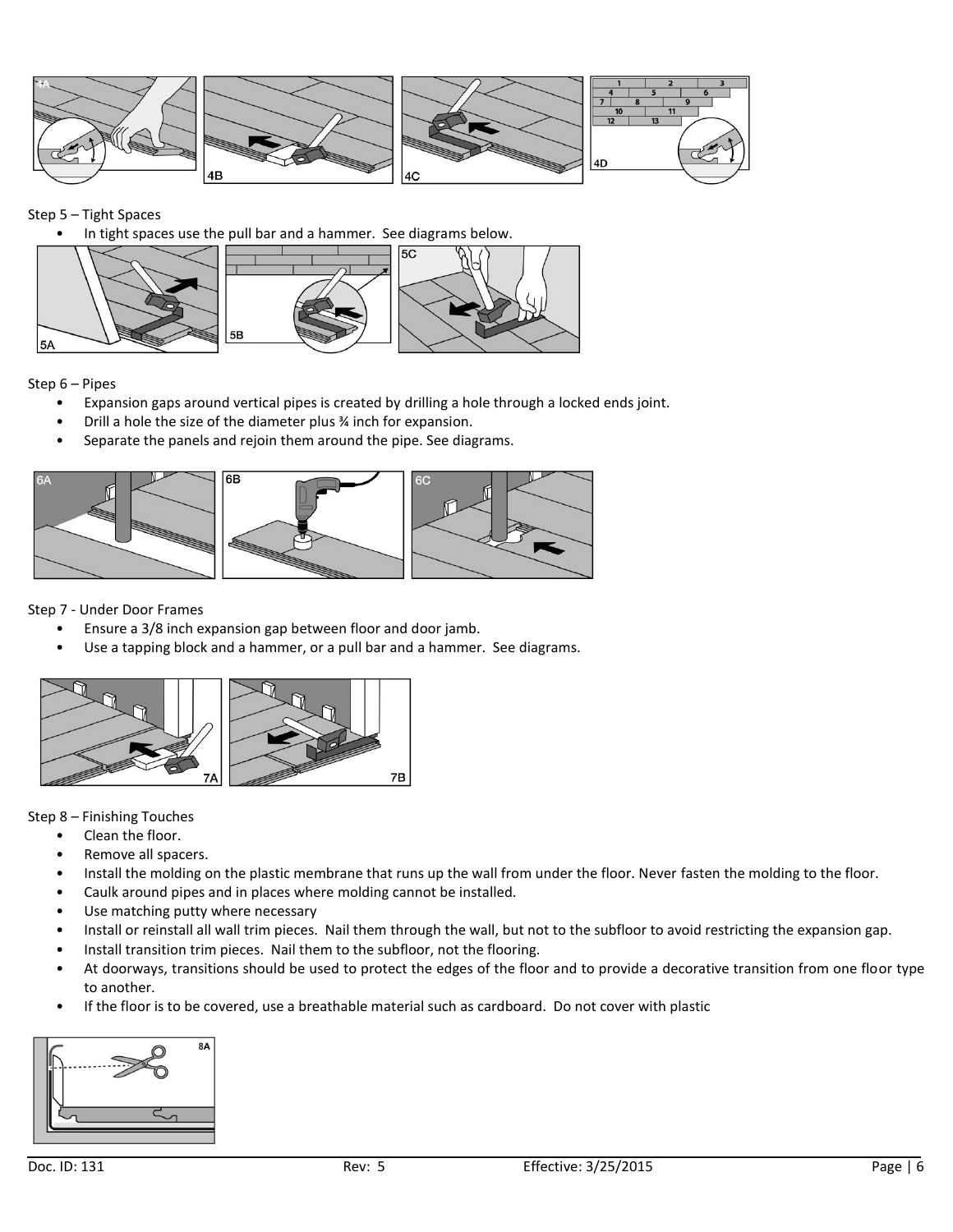#### **Glue Down Installation Procedure**

#### **PLEASE NOTE:**

#### **ANY EXCESS GLUE WHICH SEEPS ONTO THE SURFACE OF THE FLOOR MUST BE REMOVED IMMEDIATELY WITH ADHESIVE REMOVER**

The steps in glue down method are very similar to the floating installation method. The only difference is the application of the glue to the subfloor prior to installation. For more detail instruction, see the floating installation section above

Step 1 – Make sure the flooring does not have an attached underlayment. Flooring with attached underlayment cannot be glued down.

Step 2 – Read ALL adhesive manufacturers instruction.

Step 3 – Read the Glue Down Installation Tips in Helpful Pointers section.

Step 4 – Spread the glue

- Spread the glue from the starting line out in the direction of the center of the room, the width of two planks. Or spread only enough glue to install what can be set within 45 minutes (15 minutes of OPEN TIME and an additional 30 minutes for actual installation. Usually about two rows width coverage). Different manufacturer may require different open time and set time.
- Repeat with the next two rows, etc.

Step 5 – Begin installation in the same way as floating installation. From beginning to finishing touch.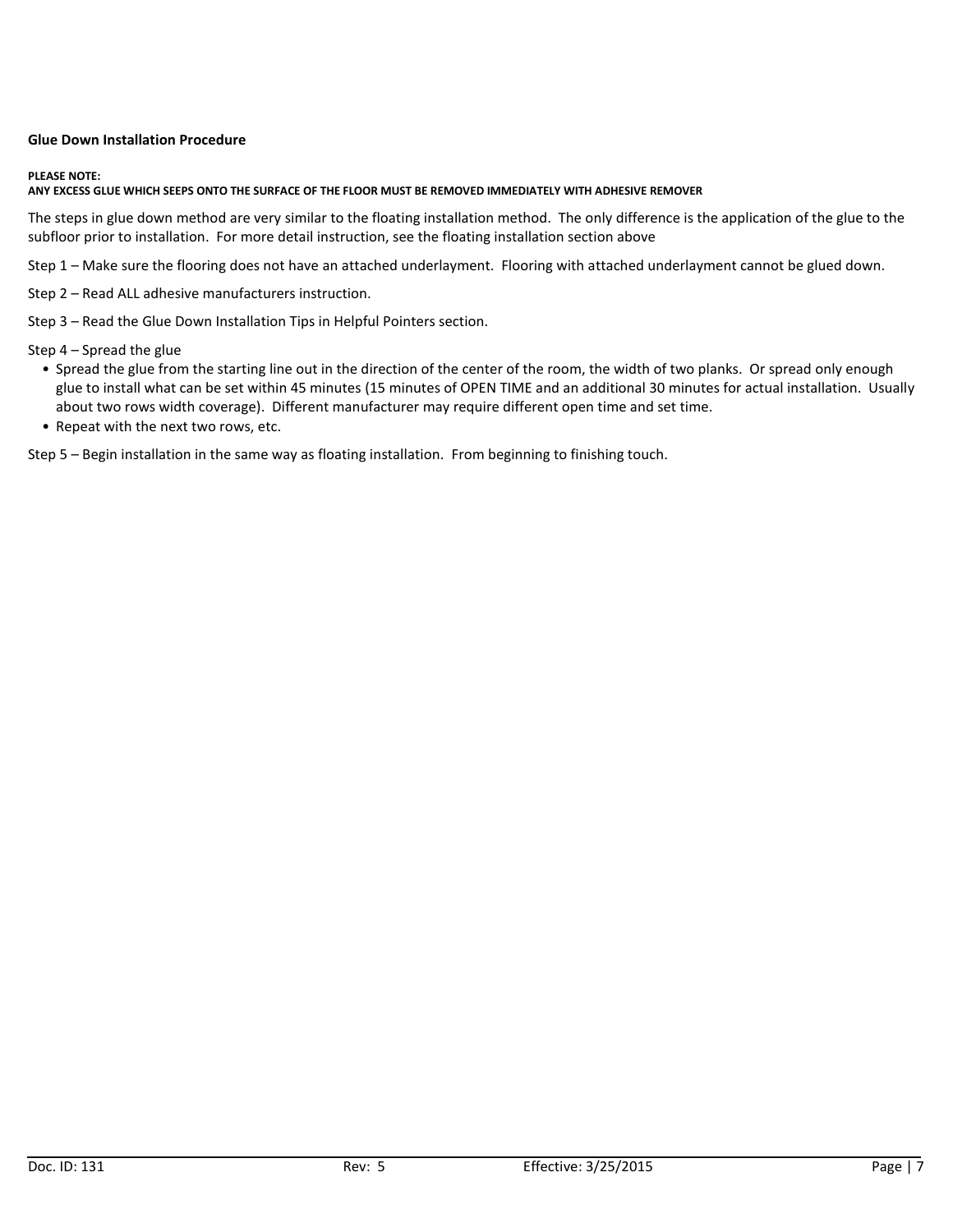| <b>Accessories</b>                                                                   |                                                                                                                                                                                                                                            |  |
|--------------------------------------------------------------------------------------|--------------------------------------------------------------------------------------------------------------------------------------------------------------------------------------------------------------------------------------------|--|
| <b>T-MOLDING</b>                                                                     | Pictures are for illustrative purposes only. Actual product may differ from pictures.                                                                                                                                                      |  |
| Subfloor                                                                             | T-Molding is used to create a transition between floor coverings of similar heights or to cover an<br>expansion gap.                                                                                                                       |  |
| <b>STAIR NOSE</b>                                                                    |                                                                                                                                                                                                                                            |  |
| <b>ANNINATE</b><br><b>STAIR NOSE</b><br><b>Stair Tread</b><br>Riser                  | Stair Nose is used in conjunction with flooring installed on stair steps or finished edge of a higher<br>level floor like in a sunken living room.                                                                                         |  |
| <b>CARPET REDUCER</b><br>Carpet<br><b>Flooring</b>                                   | Carpet Reducer (also called Baby Threshold or End Cap) is used to transition floor coverings of<br>differing heights. This reducer strip is also commonly used to border a fireplace, sliding glass door<br>and other exterior door jambs. |  |
| <b>HARD SURFACE REDUCER</b><br>Subfloor                                              | Hard Surface Reducer is used to transition to another hard surface flooring of different heights<br>such as tile, vinyl, concrete.                                                                                                         |  |
| <b>WALL BASE</b><br><b>QUARTER ROUND</b><br>Wal<br><b>AMBUCTE</b><br><b>Subfloor</b> | Quarter Round is used to cover the expansion space between the Wall Base and your flooring. It<br>can also be used them to make smooth transitions between the floor and cabinetry. It can be used<br>with or without Wall Base molding.   |  |
| <b>WALL BASE</b><br>Wal<br>Bas<br><b>Subfloor</b>                                    | Wall Base is used to give a finished look at the base of the walls. It can be used with or without<br>Quarter Round.                                                                                                                       |  |

## **Technical Support**

For installation information and technical questions not covered in this installation guide, please contact our Technical Support Representative by calling the toll free number below.

**Toll Free Number: 877-630-1800**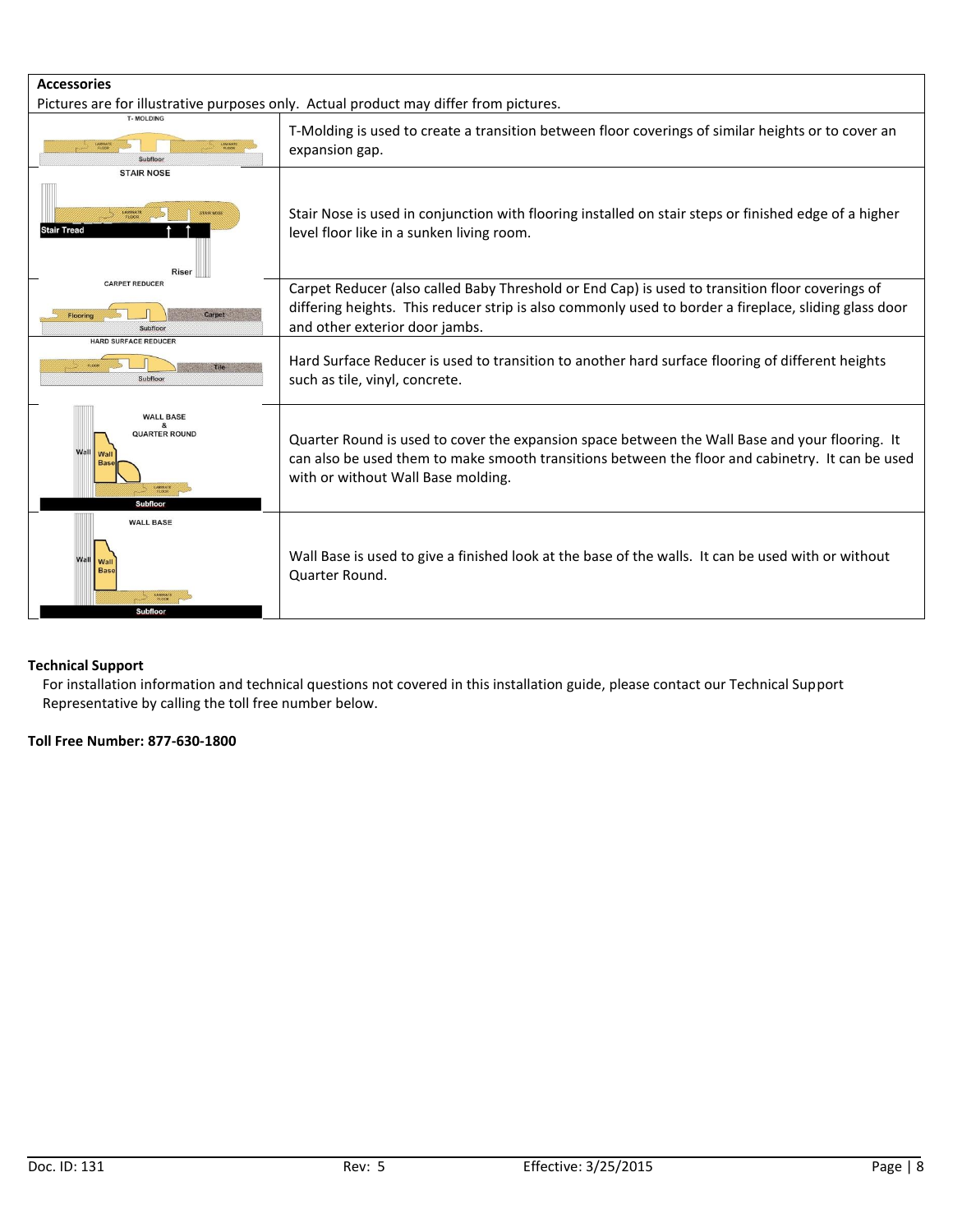### **Care and Maintenance**

#### *Daily Maintenance*

- 1. Sweep dust mop or vacuum your floor regularly to remove any particles that could cause abrasion or scratch your floor. CAUTION: Vacuums with a beater bar or power rotary brush head can damage a floor and should never be used.
- 2. Use a damp mop to remove spots and soil. Apply appropriate cleaning solution to the cleaning cloth / mop. Do NOT apply directly to the floor.
- For lightly soiled area, clean with distilled water.
- For moderately soiled area, use a mild solution of isopropyl alcohol and distilled water. Isopropyl alcohol is commonly referred to as rubbing alcohol and is sold in 50% to 70% concentrations. This product should be diluted by mixing one part alcohol and 2 parts distilled water.
- For tougher spots, use a higher concentration of isopropyl alcohol and distilled water.
- For extreme cases, a solution of nail polish remover (acetone) and distilled water can be used.

HINT: For best results, clean the floor in the same direction of the planks. When the cleaning cloth/mop becomes soiled, rinse or replace it with a clean one. Following up with a clean, dry cloth will remove residual streak marks and spots.

3. Do NOT leave any amount of liquids (water, juice, soft drinks, spills, etc.) on the floor. Clean any wet spots immediately.

4. Do NOT use a steam cleaner.

- 5. Do NOT use a wet mop or douse floor with water or liquid cleaners. Liquid can seep between the cracks and cause moisture damage.
- 6. Do NOT use any cleaning agents containing wax, oil or polish. Left over residue will form a dull film.

7. Do NOT use steel wool or scouring powder which will scratch the floor.

### *Branded or Off-the-shelf Floor Care Products*

• If none of the above are effective and you choose to use a store bought product, test the product in a non-conspicuous area (i.e., closet, corner, or scrap pieces) for potential adverse side effects.

### *Preventative Maintenance*

- Protect your floor when using a dolly for moving furniture or appliances. Protective sheets and/or plywood may be needed. Never slide or roll heavy furniture or appliances across the floor.
- Place protective pads beneath furniture legs and other heavy objects.
- Avoid excessive exposure to water from being tracked in during periods of inclement weather.
- Minimize abrasive material and dirt by placing mats on both sides of exterior doors and by using area rugs in high-traffic areas
- Rearrange furniture and rugs periodically to avoid uneven color and shade changes from light exposure.
- Use protective mats beneath rolling chairs and keep furniture casters clean.
- Keep pets' nails trimmed.
- Remove shoes with cleats, spikes or exceptionally pointy heels before walking on the floor.

### *Climate Maintenance*

- Care should be taken to control humidity levels within the 35% 55% range. Flooring, especially hardwood and bamboo, dimensions will be affected by varying levels of humidity.
- Dry Climates: A humidifier is recommended to maintain humidity levels. Wood stoves and electric heat tend to create very dry conditions during the winter months this also will cause shrinkage in flooring.
- Humid, Wet Climates: By using an air conditioner, heater, or dehumidifier proper humidity levels can be maintained to prevent excessive expansion due to high moisture content.

### *Floor Repair*

- Very light and small surface scratches can be repaired with a staining "touch up" pen of the appropriate color.
- Slightly deeper scratches can be repaired by means of colored putty and or stains. Fill the scratches with the putty. Level with putty knife. Wipe off excess putty.
- Very deep scratches may require the replacement of the planks.